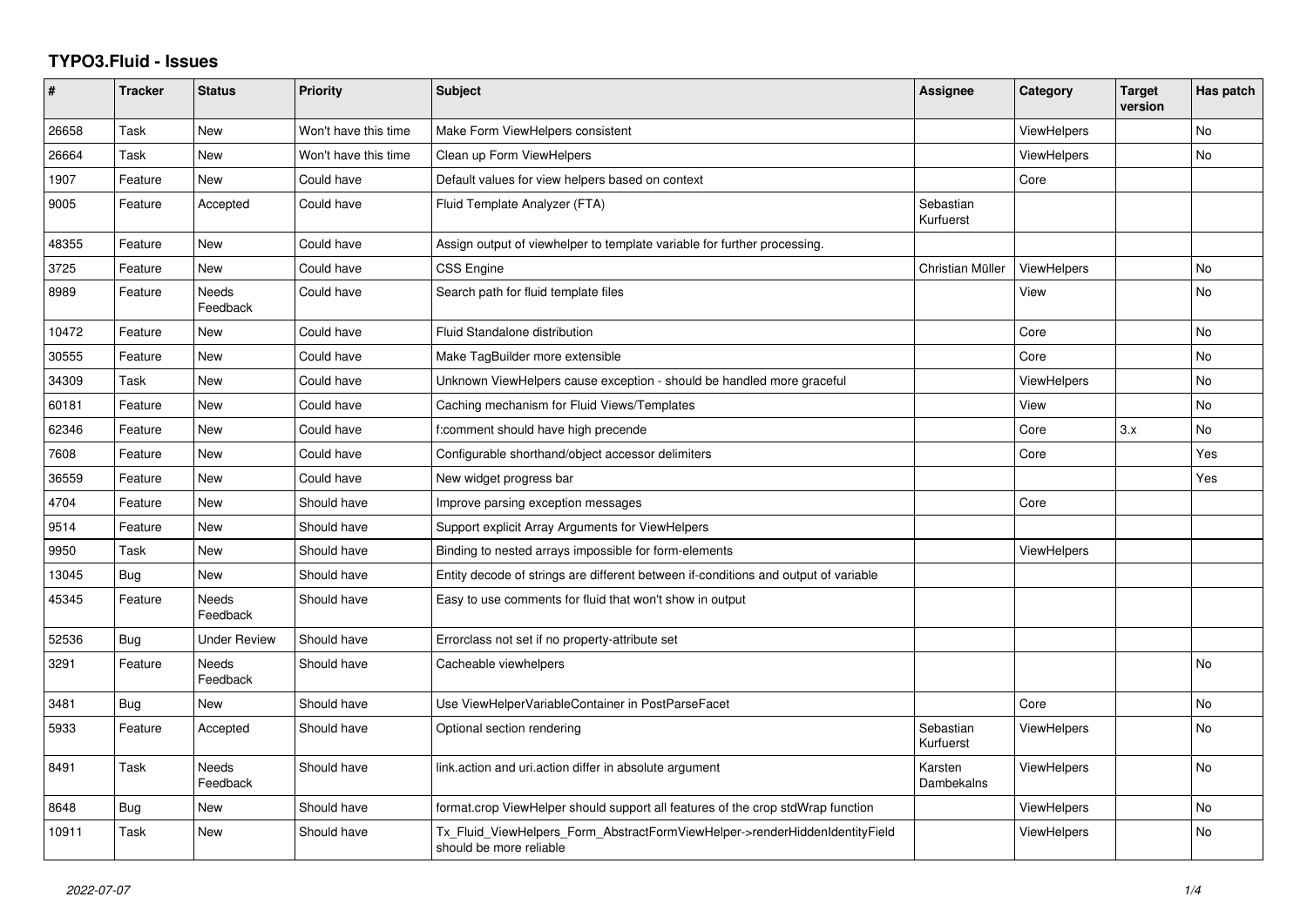| #     | <b>Tracker</b> | <b>Status</b>            | <b>Priority</b> | <b>Subject</b>                                                                                              | Assignee                    | Category           | Target<br>version | Has patch |
|-------|----------------|--------------------------|-----------------|-------------------------------------------------------------------------------------------------------------|-----------------------------|--------------------|-------------------|-----------|
| 12863 | <b>Bug</b>     | <b>New</b>               | Should have     | Attributes of a viewhelper can't contain a '-'                                                              | Sebastian<br>Kurfuerst      | Core               |                   | <b>No</b> |
| 28549 | Bug            | New                      | Should have     | make widgets cacheable, i.e. not implement childnodeaccess interface                                        |                             |                    |                   | No        |
| 28550 | Bug            | New                      | Should have     | (v4) make widgets cacheable, i.e. not implement childnodeaccess interface                                   |                             |                    |                   | No        |
| 28551 | <b>Bug</b>     | Accepted                 | Should have     | (v4) backport VHTest                                                                                        | Sebastian<br>Kurfuerst      |                    |                   | No        |
| 28552 | Bug            | <b>New</b>               | Should have     | (v5) write ViewHelper test for compiled run; adjust functional test to do two passes<br>(uncached & cached) |                             |                    |                   | No        |
| 28553 | <b>Bug</b>     | New                      | Should have     | improve XHProf test setup                                                                                   |                             |                    |                   | No        |
| 28554 | <b>Bug</b>     | <b>New</b>               | Should have     | (v4) implement feature flag to disable caching                                                              |                             |                    |                   | No        |
| 31955 | Feature        | <b>New</b>               | Should have     | f:uri.widget                                                                                                |                             | Widgets            |                   | No        |
| 33215 | Feature        | <b>New</b>               | Should have     | RFC: Dynamic values in ObjectAccess paths                                                                   |                             |                    |                   | No        |
| 33394 | Feature        | Needs<br>Feedback        | Should have     | Logical expression parser for BooleanNode                                                                   | Tobias Liebig               | Core               |                   | No        |
| 34682 | Bug            | <b>Under Review</b>      | Should have     | Radio Button missing checked on validation error                                                            |                             | ViewHelpers        |                   | No        |
| 36410 | Feature        | <b>New</b>               | Should have     | Allow templates to send arguments back to layout                                                            |                             | <b>ViewHelpers</b> |                   | No        |
| 36655 | <b>Bug</b>     | <b>New</b>               | Should have     | <b>Pagination Links</b>                                                                                     |                             | Widgets            |                   | No        |
| 36662 | Bug            | <b>Needs</b><br>Feedback | Should have     | Checked state isn't always correct when property is collection                                              | Kevin Ulrich<br>Moschallski | <b>ViewHelpers</b> | 1.1.1             | No        |
| 37095 | Feature        | New                      | Should have     | It should be possible to set a different template on a Fluid TemplateView inside an<br>action               | Christopher<br>Hlubek       |                    |                   | No        |
| 37619 | Bug            | New                      | Should have     | Fatal Error when using variable in name attribute of Section ViewHelper                                     |                             | ViewHelpers        |                   | No        |
| 38130 | Feature        | New                      | Should have     | Checkboxes and multiple select fields should have an assignable default value                               |                             |                    |                   | No        |
| 39936 | Feature        | New                      | Should have     | registerTagAttribute should handle default values                                                           |                             | ViewHelpers        |                   | No        |
| 39990 | <b>Bug</b>     | <b>New</b>               | Should have     | Same form twice in one template: hidden fields for empty values are only rendered<br>once                   |                             | Core               |                   | <b>No</b> |
| 40081 | Feature        | <b>New</b>               | Should have     | Allow assigned variables as keys in arrays                                                                  |                             |                    |                   | <b>No</b> |
| 40998 | Bug            | <b>Under Review</b>      | Should have     | Missing parent request namespaces in form field name prefix                                                 | Sebastian<br>Kurfuerst      | ViewHelpers        | 1.1.1             | <b>No</b> |
| 42397 | Feature        | <b>New</b>               | Should have     | Missing viewhelper for general links                                                                        |                             |                    |                   | <b>No</b> |
| 42743 | Task           | <b>New</b>               | Should have     | Remove inline style for hidden form fields                                                                  |                             |                    |                   | No        |
| 43071 | Task           | New                      | Should have     | Remove TOKENS for adding fallback teplates in B                                                             |                             |                    |                   | No        |
| 43072 | Task           | New                      | Should have     | Remove TOKENS for adding templates fallback in Backporter                                                   |                             | View               |                   | No        |
| 43346 | Feature        | <b>Under Review</b>      | Should have     | Allow property mapping configuration via template                                                           | Karsten<br>Dambekalns       | ViewHelpers        | 2.1               | No        |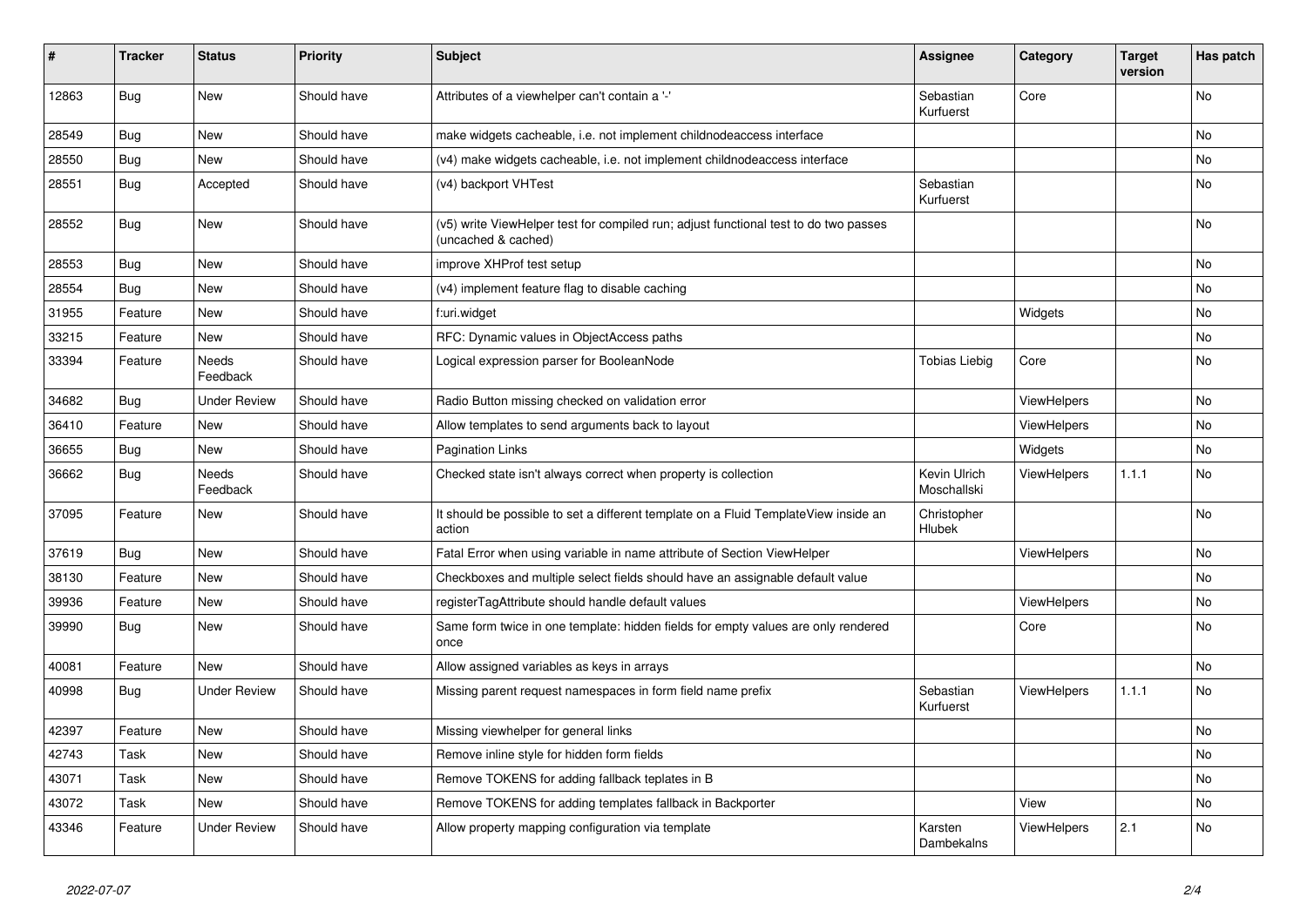| $\vert$ # | <b>Tracker</b> | <b>Status</b>            | <b>Priority</b> | <b>Subject</b>                                                                        | Assignee             | Category           | <b>Target</b><br>version | Has patch |
|-----------|----------------|--------------------------|-----------------|---------------------------------------------------------------------------------------|----------------------|--------------------|--------------------------|-----------|
| 44234     | Bug            | <b>Under Review</b>      | Should have     | selectViewHelper's sorting does not respect locale collation                          |                      | <b>ViewHelpers</b> | 2.1                      | <b>No</b> |
| 45153     | Feature        | New                      | Should have     | but the menus actionMenuItem - Detection of the current select option is insufficient |                      |                    |                          | <b>No</b> |
| 45394     | Task           | New                      | Should have     | Forwardport Unit test for standalone view                                             |                      | View               |                          | No        |
| 46091     | Task           | <b>Needs</b><br>Feedback | Should have     | Show source file name and position on exceptions during parsing                       |                      |                    |                          | No        |
| 46257     | Feature        | <b>Under Review</b>      | Should have     | Add escape sequence support for Fluid                                                 |                      | Core               |                          | <b>No</b> |
| 46289     | Bug            | Needs<br>Feedback        | Should have     | Enable Escaping Interceptor in XML request format                                     |                      | View               | 2.0.1                    | No        |
| 46545     | Feature        | New                      | Should have     | Better support for arrays in options of SelectViewHelper                              |                      |                    |                          | <b>No</b> |
| 47006     | Bug            | <b>Under Review</b>      | Should have     | widget identifier are not unique                                                      |                      |                    |                          | No        |
| 47669     | Task           | <b>New</b>               | Should have     | FormViewHelper does not define the default request method                             |                      |                    |                          | No        |
| 49600     | Bug            | New                      | Should have     | f:form tag shown as a HTML on frontend                                                |                      | <b>ViewHelpers</b> |                          | No        |
| 49756     | Feature        | <b>Under Review</b>      | Should have     | Select values by array key in checkbox viewhelper                                     |                      |                    |                          | <b>No</b> |
| 50888     | Bug            | <b>Under Review</b>      | Should have     | WSOD by changing name of section and if Fluid caches are generated                    |                      |                    |                          | No        |
| 51277     | Feature        | <b>New</b>               | Should have     | ViewHelper context should be aware of actual file occurrence                          |                      |                    |                          | No        |
| 52419     | Bug            | <b>New</b>               | Should have     | Wrong PHPDocs notation for default value inline f:translate viewhelper                |                      |                    | 2.0                      | <b>No</b> |
| 52591     | Bug            | New                      | Should have     | The Pagination Widget broken for joined objects                                       |                      |                    |                          | No        |
| 52640     | Feature        | <b>Under Review</b>      | Should have     | Create an UnlessViewHelper as opposite to the IfViewHelper                            | <b>Marc Neuhaus</b>  |                    |                          | <b>No</b> |
| 53806     | <b>Bug</b>     | <b>Under Review</b>      | Should have     | Paginate widget maximumNumberOfLinks rendering wrong number of links                  | Bastian<br>Waidelich | Widgets            |                          | <b>No</b> |
| 54195     | Task           | New                      | Should have     | Rename and move FormViewHelper's errorClass value, currently 'f3-form-error'          | Adrian Föder         | ViewHelpers        |                          | <b>No</b> |
| 54284     | <b>Bug</b>     | <b>New</b>               | Should have     | Default Option for Switch/Case VH                                                     |                      | <b>ViewHelpers</b> |                          | <b>No</b> |
| 55008     | Bug            | Under Review             | Should have     | Interceptors should be used in Partials                                               | Christian Müller     |                    |                          | <b>No</b> |
| 56237     | Task           | New                      | Should have     | in-line (Condition) View Helpers should not evaluate on parsing                       |                      |                    |                          | No        |
| 58921     | Bug            | <b>New</b>               | Should have     | f:form.* VHs crash if NOT inside f:form but followed by f:form                        |                      |                    |                          | <b>No</b> |
| 58983     | <b>Bug</b>     | <b>New</b>               | Should have     | format.date does not respect linebreaks and throws exception                          |                      |                    |                          | No        |
| 60003     | Feature        | <b>New</b>               | Should have     | Add required-Attribute to f:form.password                                             |                      | <b>ViewHelpers</b> |                          | <b>No</b> |
| 60271     | Feature        | <b>New</b>               | Should have     | Paginate viewhelper, should also support arrays                                       |                      |                    |                          | <b>No</b> |
| 65424     | Bug            | <b>Under Review</b>      | Should have     | SelectViewHelper must respect option(Value Label)Field for arrays                     |                      | <b>ViewHelpers</b> |                          | <b>No</b> |
| 30937     | Bug            | New                      | Should have     | CropViewHelper stringToTruncate can't be supplied so it can't be easily extended      |                      | <b>ViewHelpers</b> |                          | Yes       |
| 32035     | Task           | New                      | Should have     | Improve fluid error messages                                                          |                      | Core               |                          | Yes.      |
| 58862     | Bug            | Needs<br>Feedback        | Should have     | FormViewHelper doesn't accept NULL as value for \$arguments                           | Bastian<br>Waidelich | <b>ViewHelpers</b> |                          | Yes       |